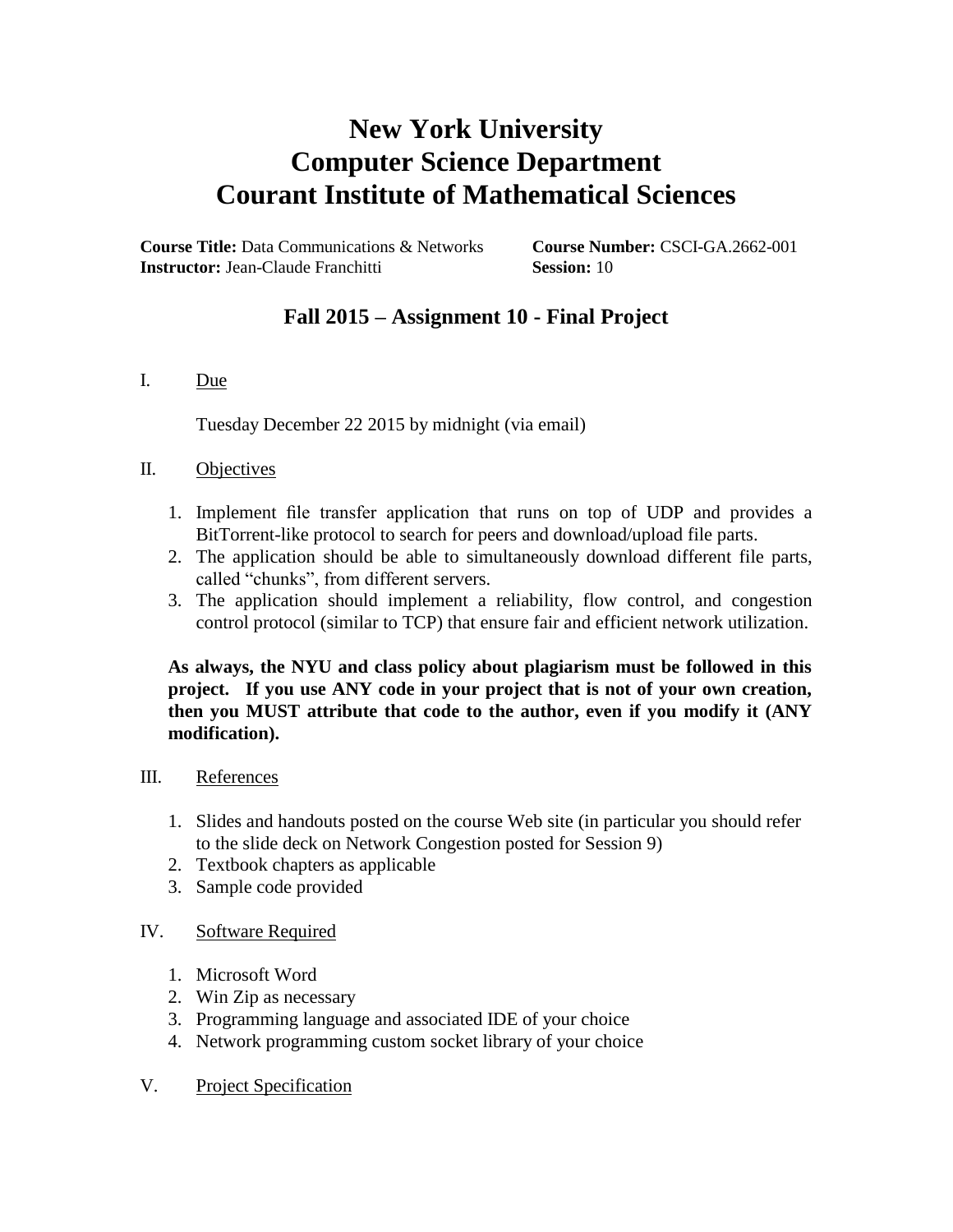#### **1. Background:**

This project is loosely based on the BitTorrent Peer-to-Peer (P2P) file transfer protocol. BitTorrent takes a large file and breaks it down into separate chunks which can be downloaded from different "peers". Chunks are identified by a "hash-value", which is the result of computing a wellknown hash function over the data in the chunk. When a client wants to download a file, it first grabs a "torrent" file, which contains all of the hash values for the desired data file. The torrent lets the client know what chunks to request from other peers in the network.



## **Figure 1: Diagram of bittorrent chunking and torrents**

In a traditional file transfer application, the client knows which server has the file, and sends a request to that specific server for the given file. In many P2P file transfer applications, the actual location of the file is unknown, and the file may be present at multiple locations. The client first sends a query to discover which of its many peers have the file it wants, and then retrieves the file from one or more of these peers.

While P2P services had already become commonplace, BitTorrent introduced some new concepts that made it really popular. First, BitTorrent splits the file into different "chunks". Each chunk can be downloaded independently of the others, and then the entire collection of chunks is reassembled into the file. In this project, you will be using a fixed-size chunk of 512 Kbytes.

BitTorrent uses a central "tracker" that tracks which peers have which chunks of a file. A client begins a download by first obtaining a ".torrent" file, which lists the information about each chunk of the file. A chunk is identified by the cryptographic hash of its contents; after a client has downloaded a chunk, it must compute the cryptographic hash to determine whether it obtained the right chunk or not.

To download a particular chunk, the receiving peer obtains from the tracker a list of peers that contain the chunk, and then directly contacts one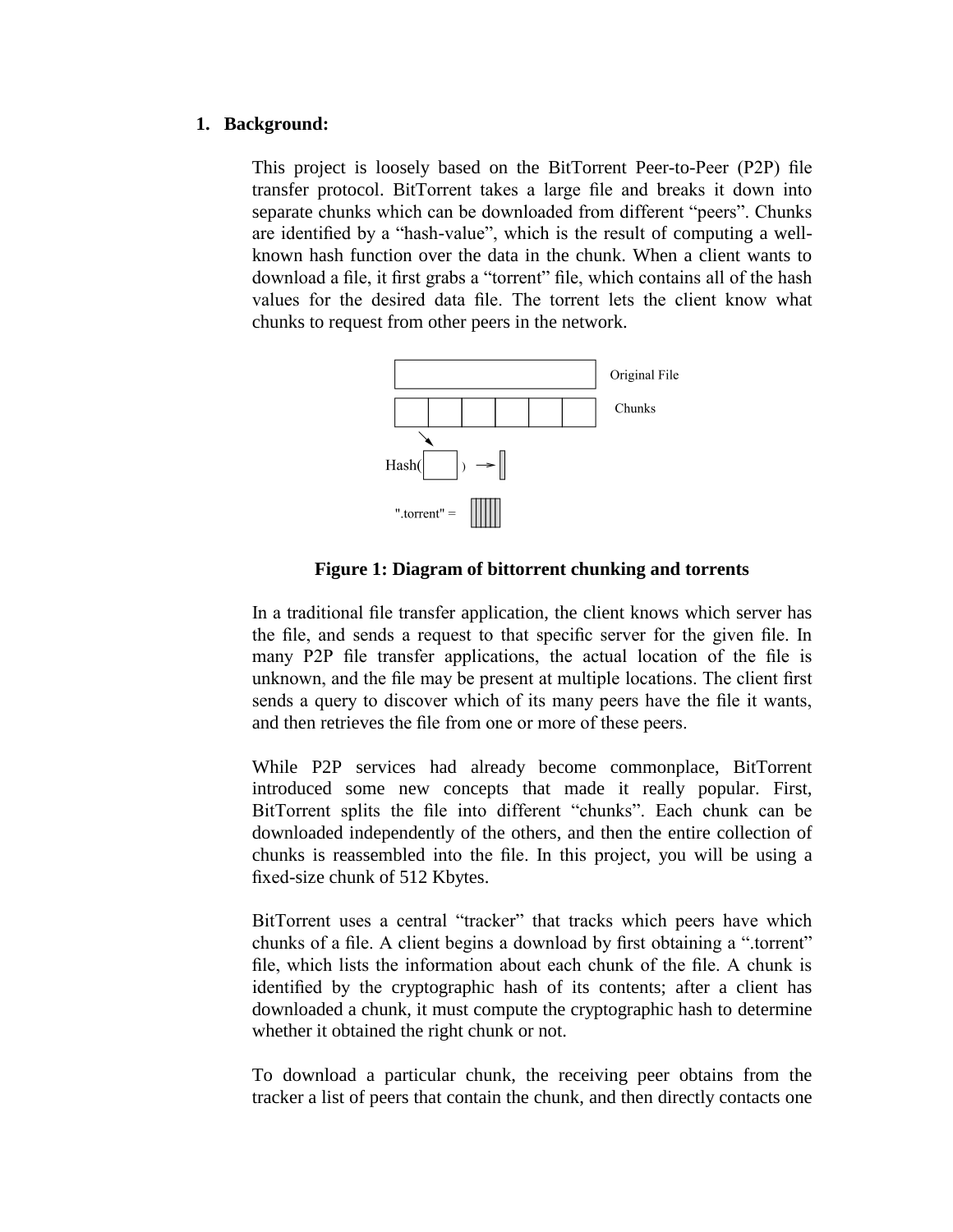of those peers to begin the download. BitTorrent uses a "rarest-chunkfirst" heuristic where it tries to fetch the rarest chunk first. The peer can download/upload four different chunks in parallel.

You can read more about the BitTorrent protocol details from [http://www.bittorrent.org/beps/bep\\_0003.html.](http://www.bittorrent.org/beps/bep_0003.html) Bram Cohen, its originator also wrote a paper on the design decisions behind BitTorrent. The paper is available at [http://www.bittorrent.org/bittorrentecon.pdf.](http://www.bittorrent.org/bittorrentecon.pdf)

This project departs from real BitTorrent in several ways:

- Instead of implementing a tracker server, your peers will flood the network to find which peers have which chunks of a file. Each peer will know the identities of every other peer in the network; you do not have to implement routing.
- To simplify set-up and testing, all file data is actually accessed from a single "master data file". Peers are configured with a file to tell them what chunks from this file they "own" upon startup.
- You do not have to implement BitTorrent's incentive based mechanism to encourage good uploaders and discourage bad ones.

However, the project adds one complexity: BitTorrent obtains chunks using TCP. Your application will obtain them using UDP, and you will have to implement congestion control and reliability. Therefore, you **must** use UDP for control and data transfer. It is a good idea to review congestion control concepts, particularly TCP, from both the lecture and the textbook.

# **2. Recommended Taxonomy:**

- master-data-file The input file that contains ALL the data in the network. All nodes will have access to this file, but a peer should only read the chunks that it "owns". A peer owns a chunk if the chunk id and hash is listed in that peer's has-chunk-file.
- master-chunk-file A file that lists the chunk IDs and corresponding hashes for the chunks in the master data file.
- peer-list-file A file containing a list of all the peers in the network. For a sample of the peer-list-file, please look at nodes.map in the sample code provided.
- has-chunk-file A per-node file containing list of chunks that a particular node has at startup. However, peers will have access to more chunks as they download the chunks from other peers in the network.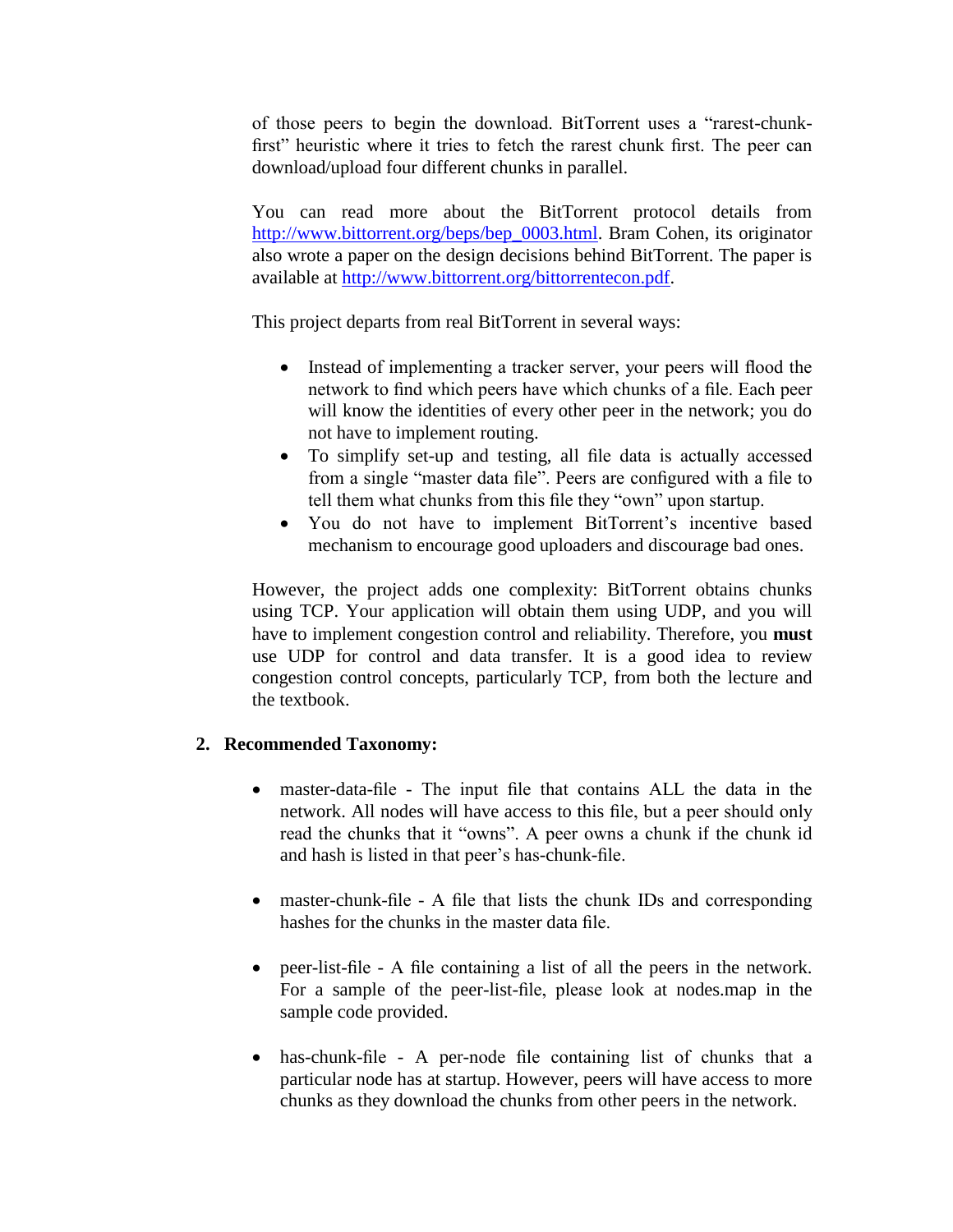- get-chunk-file A file containing the list of chunk ids and hashes a peer wants to download. This filename is provided by the user when requesting a new download.
- max-downloads The maximum number of simultaneous connections allowed in each direction (i.e., download/upload)
- peer-identity The identity of the current peer. This should be used by the peer to get its hostname and port from the peer-list-file
- debug-level The level of debug statements that should be printed out. For more information, please look at debug.[h,c] in the sample code provided.

## **3. Operation:**

The code you write should produce an executable file named "peer". Suggested command line options for the program are as follows:

```
peer -p <peer-list-file> -c <has-chunk-file> -m <max-
downloads> -i <peer-identity> -f <master-chunk-file> -
d <debug-level>
```
The peer program listens on standard input for commands from the user. The only command is "GET  $\leq$ get-chunk-file $\geq$   $\leq$ output filename $\geq$ ". This instruction from the user should cause your program to open the specified chunks file and attempt to download all of the chunks listed in it (you can assume the file names contain no spaces). When your program finishes downloading the specified file, it should print "GOT <get-chunk-file>" on a line by itself. You do not have to handle multiple concurrent file requests from the user. In fact the test code provided for illustration purpose will not send another GET command until the first has completed; you're welcome to do whatever you want internally. The format of different files are given in subsequent sections of this document.

To find hosts to download from, the requesting peer sends a "WHOHAS  $\langle$ list $\rangle$ " request to all other peers, where  $\langle$ list $\rangle$  is the list of chunk hashes it wants to download. The list specifies the SHA-1 hashes of the chunks it wants to retrieve. The entire list may be too large to fit into a single UDP packet. You should assume the maximum packet size for UDP as 1500 bytes. The peer must split the list into multiple WHOHAS queries if the list is too large for a single packet. Chunk hashes have a fixed length of 20 bytes. If the file is too large, your client may send out the GET requests iteratively, waiting for responses to a GET request's chunks to be downloaded before continuing. For better performance, your client should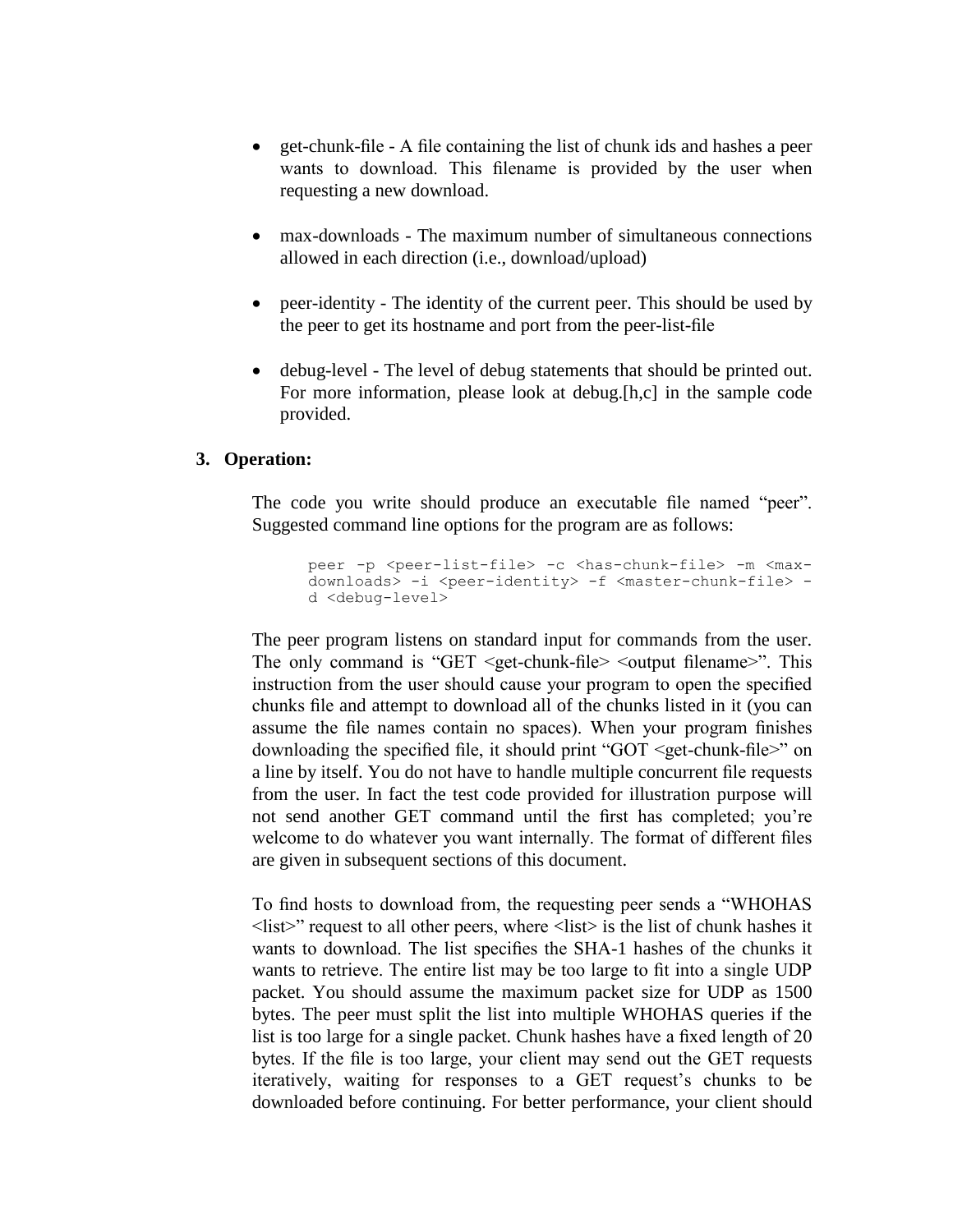send these requests in parallel. Upon receipt of a WHOHAS query, a peer sends back the list of chunks it contains using the "IHAVE <list>" reply. The list again contains the list of hashes for chunks it has. Since the request was made to fit into one packet, the response is guaranteed to fit into a single packet. The requesting peer looks at all IHAVE replies and decides which remote peer to fetch each of the chunks from. It then downloads each chunk individually using "GET <chunk-hash>" requests. Because you are using UDP, you can think of a "GET" request as combining the function of an application-layer "GET" request and a the connection-setup function of a TCP SYN packet.

| Packet Type   | Code |
|---------------|------|
| WHOHAS        | 0    |
| <b>IHAVE</b>  | ı    |
| GET           | 2    |
| <b>DATA</b>   | 3    |
| ACK           | 4    |
| <b>DENIED</b> | 5    |

**Table 1: Codes for different packet types**

When a peer receives a GET request for a chunk it owns, it will send back multiple "DATA" packets to the requesting peer (see format below) until the chunk specified in the GET request has been completely transferred. These DATA packets are subject to congestion control, as outlined in a later section of this document. The peer may not be able to satisfy the GET request if it is already serving maximum number of other peers. The peer can ignore the request or queue them up or notify the requester about its inability to serve the particular request. Sending this notification is optional, and uses the DENIED code. Each peer can only have 1 simultaneous download from any other peer in the network, meaning that the IP address and port in the UDP packet will uniquely determine which download a DATA packet belongs to. Each peer can however have parallel downloads (one each) from other peers. When a peer receives a DATA packet it sends back an ACK packet to the sender to notify that it successfully received the packet. Receivers should acknowledge all DATA packets.

#### **4. Suggested Packet Format:**

All the communication between the peers use UDP as the underlying protocol.

All packets begin with a common header as follows:

```
1. Magic Number [2 bytes]
2. Version Number [1 byte]
```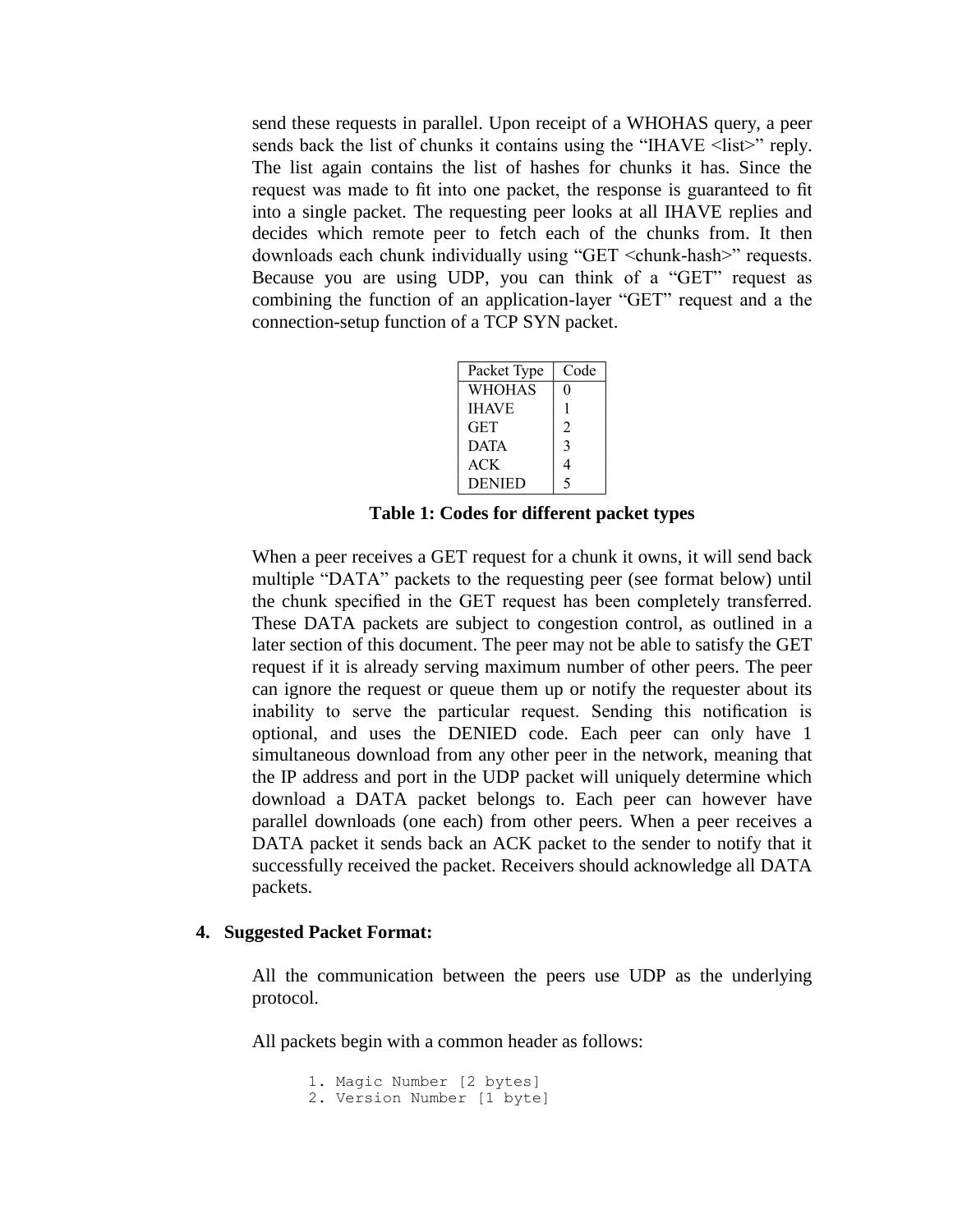```
3. Packet Type [1 byte]
4. Header Length [2 bytes]
5. Total Packet Length [2 bytes]
6. Sequence Number [4 bytes]
7. Acknowledgment Number [4 bytes]
```
All multi-byte integer fields must be transmitted in network byte order (the magic number, the lengths, and the sequence/acknowledgment numbers). Also, all integers must be unsigned. The magic number should be 15441, and the version number should be 1. Peers should drop packets that do not have these values. The "Packet Type" field determines what kind of payload the peer should expect. The codes for different packet types are given in Table 1. By changing the header length, the peers can provide custom optimizations for all the packets (if you choose). Sequence number and Acknowledgment number are used for congestion control mechanisms similar to TCP as well as reliable transmission.

If you extend the header length, please begin your extended header with a two-byte "extension ID" field that can be used to uniquely identify your project to ensure that you can interoperate cleanly with other student's clients. Similarly, if your peer receives an extended header and the extension ID does not match your project extension field value, just ignore the extensions.

The payload for both WHOHAS and IHAVE contain the number of chunk hashes (1 byte), 3 bytes of empty padding space to keep the chunk 32-bit aligned, and the list of hashes (20 bytes each) in them. The format of the packet is shown in Figure 2(b). The payload of GET packet is even more simple: it contains only the chunk hash for the chunk the client wants to fetch (20 bytes). Figure 2(c) shows an example DATA packet. DATA and ACK packets do not have any payload format defined; normally they should just contain file data. The sequence number and acknowledgment number fields in the header have meaning only in DATA and ACK packets. In this project the sequence numbers always start from 1 for a new "GET connection". A receiving peer should send an ACK packet with acknowledgment number 1 to acknowledge that is has received the data packet with sequence number 1 and so on. Even though there are both a sequence number and an acknowledgment number fields in the header, you should not combine DATA and ACK packets. Do not use a DATA packet to acknowledge a previous packet and do not send data in an ACK packet. This means that for any DATA packet the ACK num will be invalid and for any ACK packet the SEQ num field will be invalid. Invalid fields still take up space in the packet header, but their value should be ignored by the peer receiving the packet.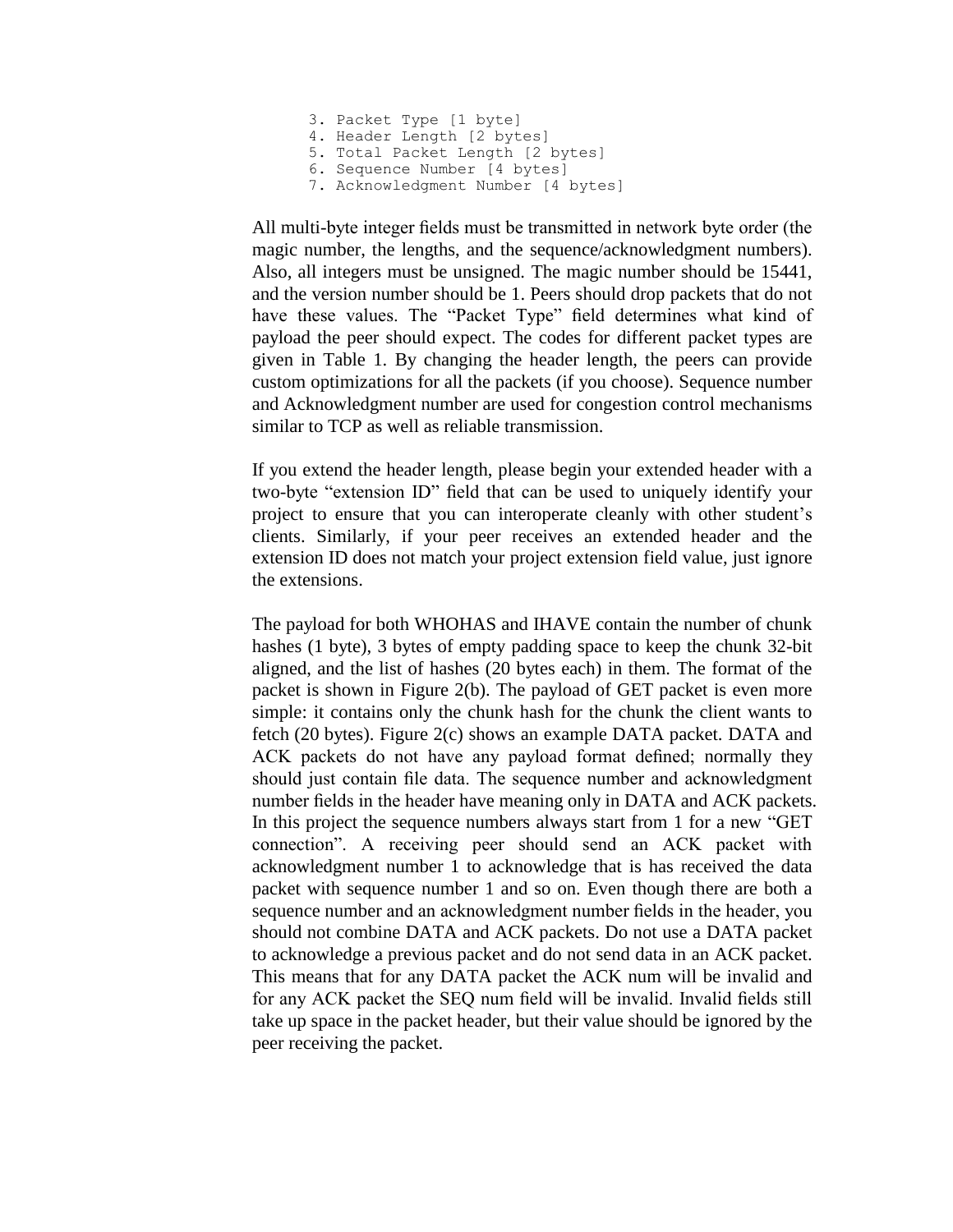

(a) The basic packet header, with each header field named.

(b) A full WHOHAS request with two Chunk hashes in the request. Note that both seq num and ack num have no meaning in this packet.

(c) A full DATA packet, with seq number 24 and 1000 bytes of data. Note that the ack num has no meaning because data-flow is one-way.

#### **Figure 2: Packet headers**

#### **5. Suggested File Formats:**

#### Chunks File:

File: < path to the file which needs sharing>

Chunks:

id chunk-hash ..... .....

The master-chunks-file has above format. The first line specifies the file that needs to be shared among the peers. The peer should only read the chunks it is provided with in the peer's has-chunks-file parameter. All the chunks have a fixed size of 512KB. If the file size is not a multiple of 512KB then it will be padded appropriately.

All lines after "Chunks:" contain chunk ids and the corresponding hash value of the chunk. The hash is the SHA-1 hash of the chunk, represented as a hexadecimal number (it will not have a starting "0x"). The chunk id is a decimal integer, specifying the offset of the chunk in the master data file. If the chunk id is i, then the chunk's content starts at an offset of  $i \times 512k$ bytes into the master data file.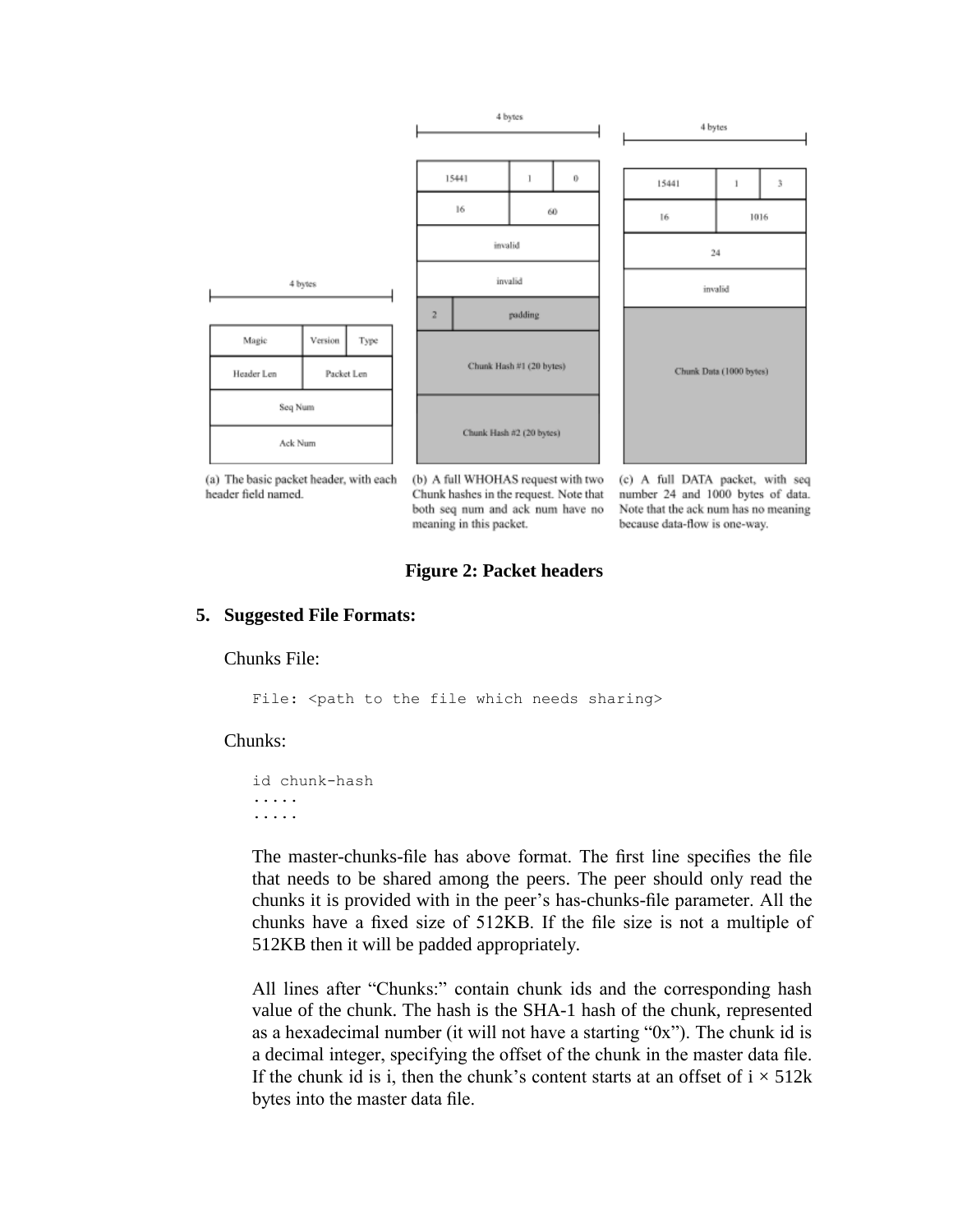Has Chunk File:

This file contains a list of the ids and hashes of the chunks a particular peer has. As in the master chunk file, the ids are in decimal format and hashes are in hexadecimal format. For the same chunk, the id of the chunk in the has-chunk-file will be the same as the id of that chunk in the masterchunks-file.

```
id chunk-hash
id chunk-hash
.....
```
Get Chunk File:

The format of the file is exactly same as that of the has-chunk-file. It contains a list of the ids and hashes the peer wishes to download. As in the master chunk file, the ids in decimal format and hashes are in hexadecimal format. For the same chunk of data, the id in the get-chunk-file might NOT be the same as the id of that chunk in the master-chunks-file. Rather, the id here refers to the position of the chunk in the file that the user wants to save to.

```
id chunk-hash
id chunk-hash
.....
```
Peer List File:

This file contains the list of all peers in the network. The format of each line is:

<id> <peer-address> <peer-port>

The id is a decimal number, peer-address the IP address in dotted decimal format, and the port is port integer in decimal. It will be easiest to just run all hosts on different localhost ports.

## **6. 100% Reliability and Sliding Window Design and Implementation Suggestions:**

One of the requirements of this project is to implement a 100% reliable protocol for file transfer (i.e.: DATA packets) between two peers with a simple flow-control protocol. Non-Data traffic (i.e., WHOHAS, IHAVE, GET packets) does not have to be transmitted reliably or with flow-control. The peers should be able to search the network for available chunks and download them from the peers that have them. All different parts of the file should be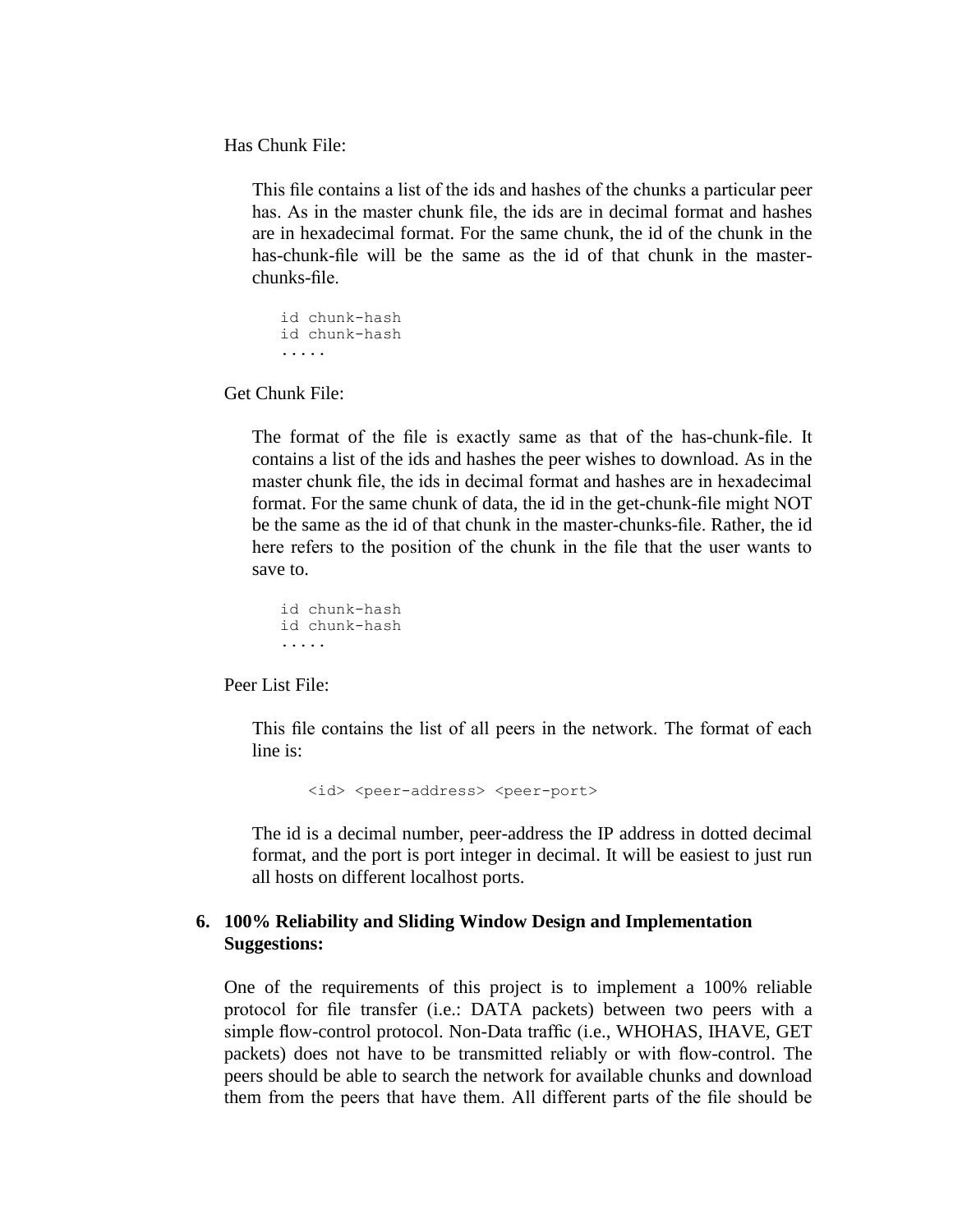collected at the requesting peer and their validity should be ensured before considering the chunks as received. You can check the validity of a downloaded chunk by computing its SHA-1 hash and comparing it against the specified chunk hash.

To start the project, you can use a fixed-size window of 8 packets<sup>1</sup>. The sender should not send packets that fall out of the window. Figure 3 below shows the sliding windows for both sides.



**Figure 3: Sliding Window**

The sender slides the window forward when it gets an ACK for a higher packet number. There is a sequence number associated with each packet and the following constraints are valid for the sender (hint: your peers will likely want to keep state very similar to that shown here):

Sending side:

 $\overline{\phantom{a}}$ 

- o LastPacketAcked ≤ LastPacketSent
- o LastPacketSent ≤ LastPacketAvailable
- o LastPacketAvailable − LastPacketAcked ≤ WindowSize
- o packet between LastPacketAcked and LastPacketAvailable must be "buffered" – you can either implement this by buffering the packets or by being able to regenerate them from the datafile.

When the sender sends a data packet it starts a timer for it. It then waits for a fixed amount of time to get the acknowledgment for the packet. Whenever the receiver gets a packet it sends an acknowledgment for NextPacketExpected−1. That is, upon receiving a packet with sequence number  $= 8$ , the reply would be "ACK 8", but only if all packets with sequence numbers less than 8 have already been received. These are called cumulative acknowledgements. The

<sup>&</sup>lt;sup>1</sup> Note that TCP uses a byte-based sliding window, but your project will use a packet-based sliding window as it is a bit simpler to do it by packet. Also, unlike TCP, you only have a sender window, meaning that window size does not need to be communicated in the packet header.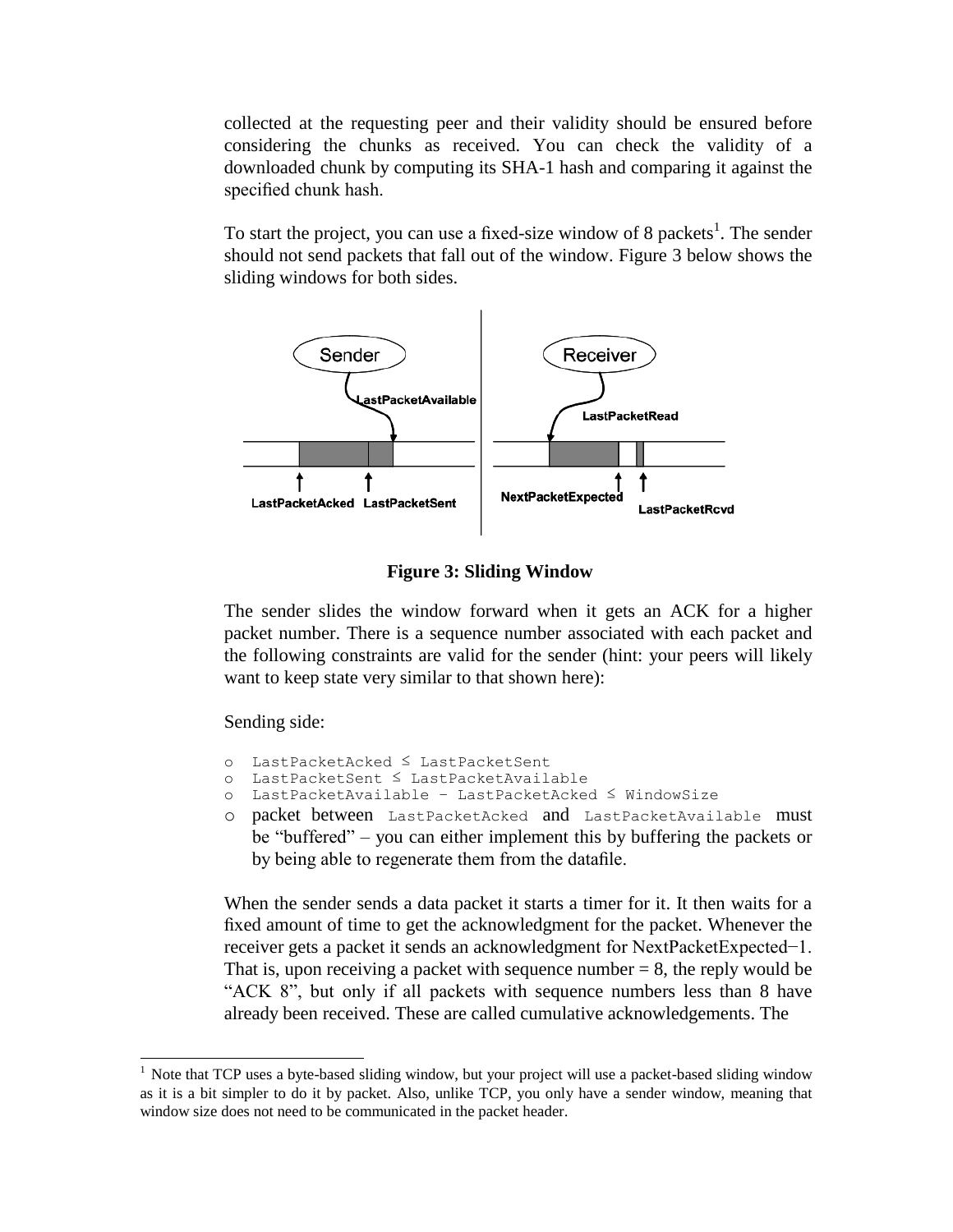sender has two ways to know if the packets it sent did not reach the receiver: either a time-out occurred, or the sender received "duplicate ACKs."

- If the sender sent a packet and did not receive an acknowledgment for it before the timer for the packet expired, it resends the packet.
- If the sender sent a packet and received duplicate acknowledgments, it knows that the next expected packet (at least) was lost. To avoid confusion from re-ordering, a sender counts a packet lost only after 3 duplicate ACKs in a row.

If the requesting client receives an IHAVE from a host, and then it should send a GET to that same host, set a timer to retransmit the GET after some period of time (less than 5 seconds). You should have reasonable mechanisms in your client to recognize when successive timeouts of DATA or GET traffic indicates that a host has likely crashed. Your client should then try to download the file from another peer (reflooding the WHOHAS is fine).

Your basic functionality will be tested for grading purpose using a network topology similar to Figure 4(a). A more complicated topology like Figure 4(b) will be used to test for concurrent downloads and robustness to crashes, as well as for measuring performance in the competition. It is recommended to start your project by first coding-up basic flow control with a completely loss free virtual network to simplify development.

# **7. Congestion Control Design and Implementation Suggestions:**

You should implement a TCP-like congestion control algorithm on top of UDP for all DATA traffic (you do not need congestion control for WHOHAS, IHAVE, and GET packets). TCP uses an end-to-end congestion control mechanism.

Broadly speaking, the idea of TCP congestion control is for each source to determine how much capacity is available in the network, so it knows how many packets it can safely have "in transit" at the same time. Once a given source has this many packets in transit, it uses the arrival of an ACK as a signal that one of its packets has left the network, and it is therefore safe to insert a new packet into the network without adding to the level of congestion. By using ACKs to pace the transmission of packets, TCP is said to be "selfclocking." The TCP Congestion Control mechanism consists of the algorithms of Slow Start, Congestion Avoidance, Fast Retransmit and Fast Recovery. You can read more about these mechanisms in the course slides and textbook.

In the previous section, your window size was fixed at 8 packets. The purpose of this section is to dynamically determine the ideal window size. When a new connection is established with a host on another network, the window is initialized to one packet. Each time an ACK is received, the window is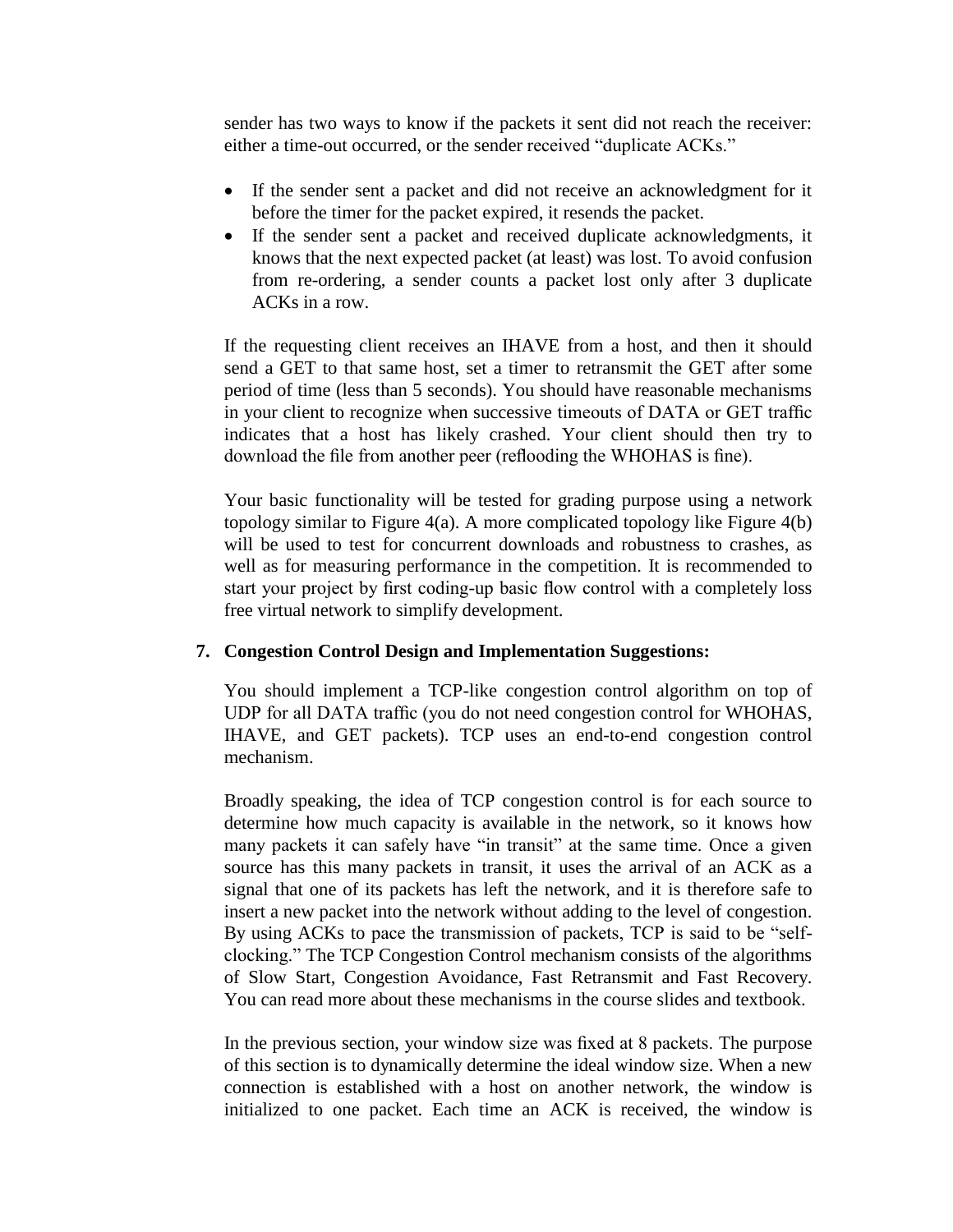increased by one packet. This process is called Slow Start. The sender keeps increasing the window size until the first loss is detected or until the window size reaches the value ssthresh (slow-start threshold), after which it enters Congestion Avoidance mode (see below). For a new connection the ssthresh is set to a very big value (e.g., 64 packets). If a packet is lost in slow start, the sender sets ssthresh to max (currentwindowsize/2, 2), in case the client returns to slow start again during the same connection.

Congestion Avoidance slowly increases the congestion window and backs off at the first sign of trouble. In this mode when new data is acknowledged by the other end, the window size increases, but the increase is slower than the Slow Start mode. The increase in window size should be at most one packet each round-trip time (regardless how many ACKs are received in that RTT). This is in contrast to Slow Start where the window size is incremented for each ACK. Recall that when the sender receives 3 duplicate ACK packets, you should assume that the packet with sequence number  $=$  acknowledgment number  $+1$ was lost, even if a time out has not occurred. This process is called Fast Retransmit. Similar to Slow Start, in Congestion Avoidance if there is a loss in the network (resulting from either a time out, or duplicate acks), ssthresh is set to max(windowsize/2, 2). The window size is then set to 1 and the Slow Start process starts again. The last mechanism is Fast Recovery. You do not need to implement Fast Recovery for the project. You can read up more about these mechanisms in the course slides and textbook.



(a) A simple scenario that tests most of the required functionality. Peer D has all the chunks in the file. Peer A wants to get the file from D. In this problem, the file should reach the Peer A, 100% reliably. Peers themselves should not drop valid packets.

(b) An example topology for the speed competition. Peers D and E between them have the entire file. Peers A, B want to get the complete file. The peers should recognize that A and B are close together and transfer more chunks between them rather than getting them from D and E. One test might be to first transfer the file to A, pause, and then have B request the file, to test if A caches the file and offers it. A tougher test might have them request the file at similar times.

#### **Figure 4: Test topologies**

Your program must generate a simple output file (named problem2-peer.txt) showing how your window size varies over time for each chunk download. This will help you debug and test your code, and it will also help assess your code and grade your project. The output format is simple and will work with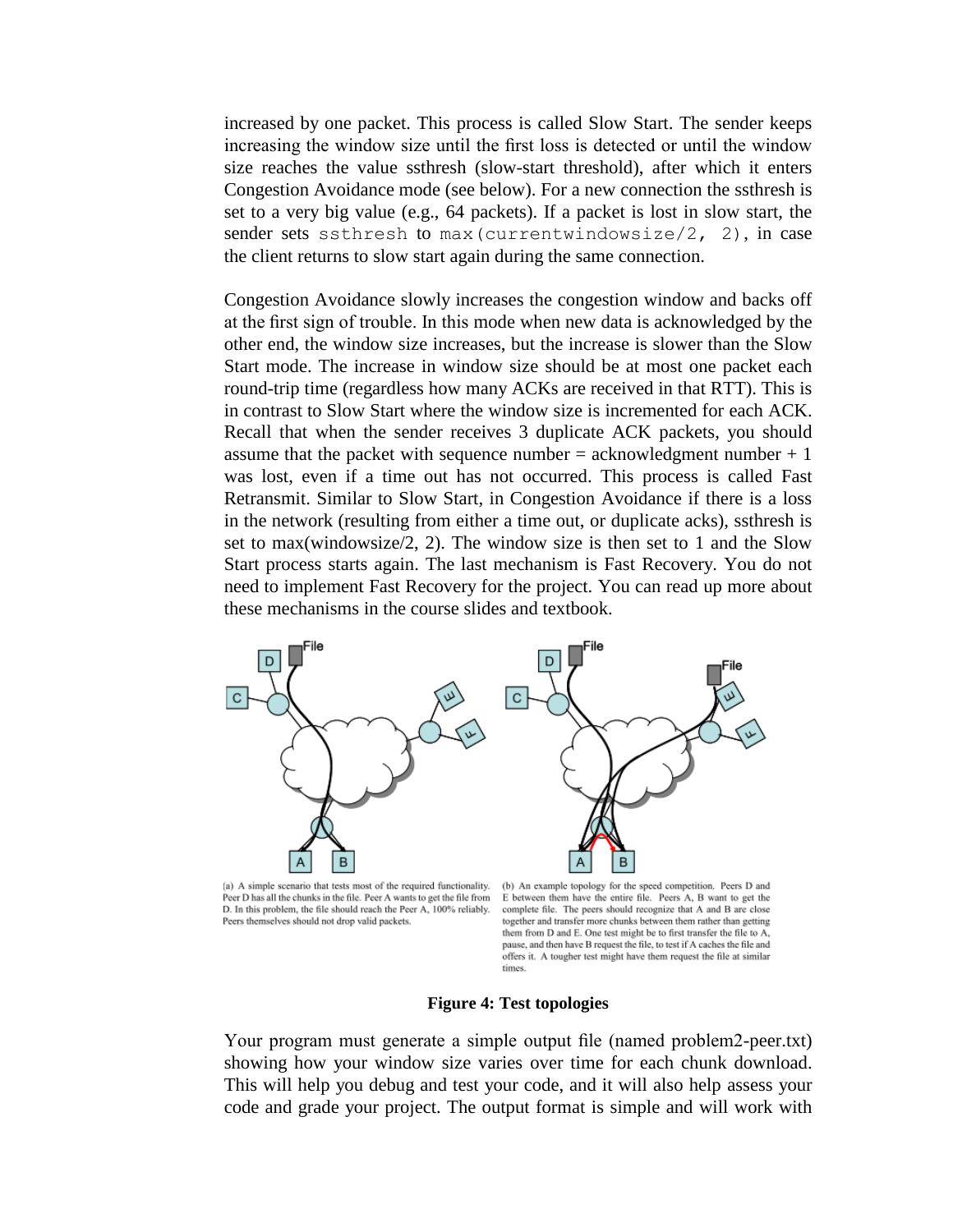many (Unix) graphing programs (e.g., gnuplot). Every time a window size changes, you should print the ID of this connection (choose something that will be unique for the duration of the flow), the time in milliseconds since your program began, and the new window size. Each column should be separated by a tab. For example:

f1 45 2 f1 60 3 f1 78 4 f2 84 2 f1 92 5 f2 97 3 .. ... ...

You can get a graph input file for a single chunk download using grep. For example:

```
grep f1 problem2-peer.txt > f1.dat
```
You can then run gnuplot on any Unix machine, which will give you a gnuplot prompt. To draw a plot of the file above, use the command:

```
plot "f1.dat" using 2:3 title 'flow 1' with lines
```
For more information about how to use gnuplot, please refer to the gnuplot documentation as needed.

## **8. Simulating Networks with Loss and Congestion**

To test your system, you will need more interesting networks that can have loss, delay, and many nodes causing congestion. To help you with this, you can leverage the simple network simulator called "Spiffy" (provided as part of the sample code) which runs completely on your local machine. The simulator is implemented by hupsim.pl, which creates a series of links with limited bandwidth and queue sized between nodes specified by the file topo.map (this allows you to test congestion control).

To send packets on your virtual network, change your sendto() system calls to spiffy sendto(). spiffy sendto() tags each packet with the id of the sender, then sends it to the port specified by SPIFFY ROUTER environment variable. hupsim.pl listens on that port (which needs to be specified when running hupsim.pl), and depending on the identity of the sender, it will route the packet through the network specified by topo.map and to the correct destination. You can hand spiffy sendto() the exact same packet that you would hand to the normal UDP sendto() call. All packets should be sent using spiffy and spiffy sendto().

## **8.1. Hupsim.pl Details:**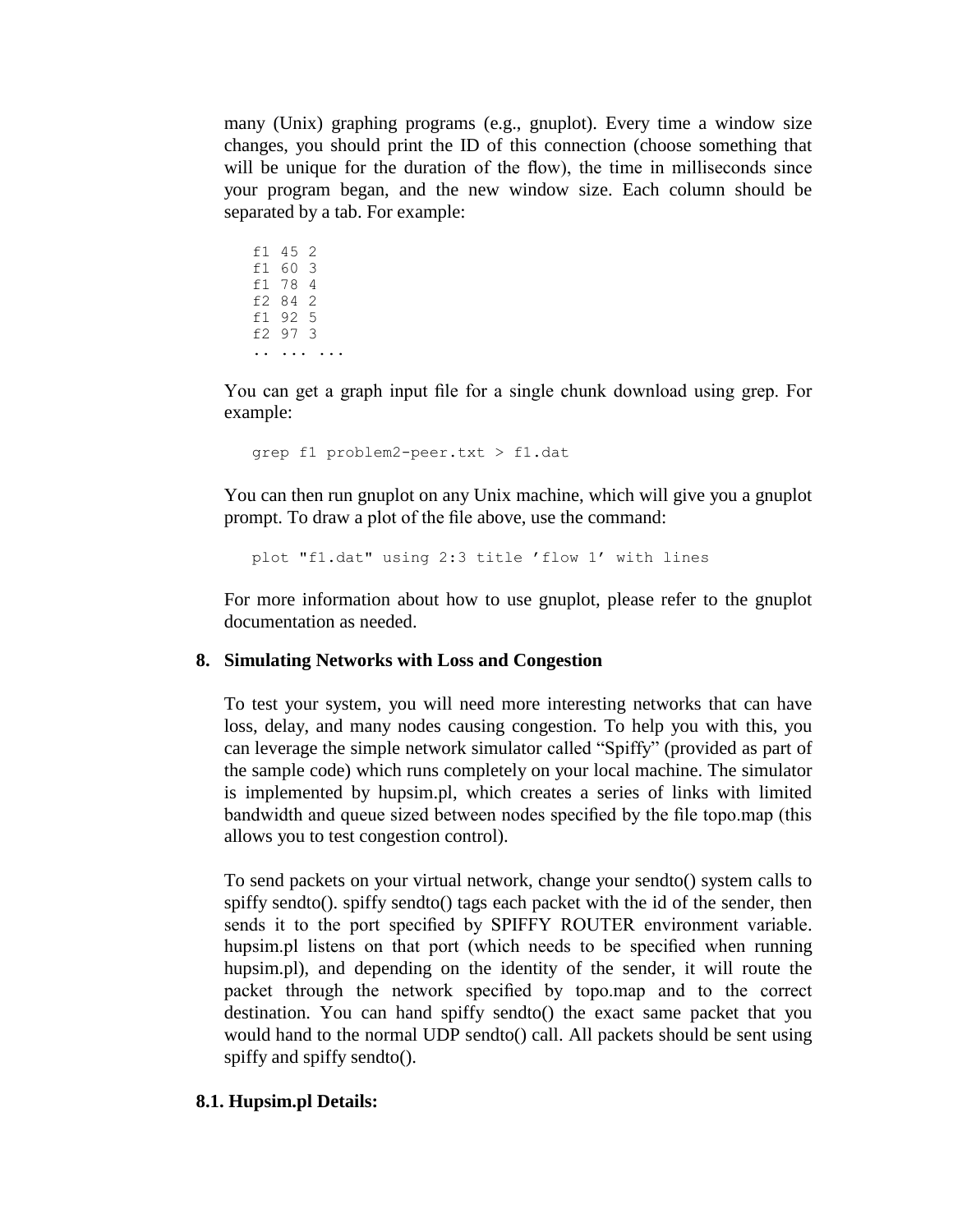hupsim.pl has four parameters which you must set as follows:

```
hupsim.pl -m <topology file> -n <nodes file> -p <listen
port> -v <verbosity>
```
<topology file> is the file containing the configuration of the network that hupsim.pl will create. An example is given to you as topo.map. The ids in the file should match the ids in the  $\leq$  nodes file >. The format is:

src dst bw delay queue-size

"bw" is the bandwidth of the link in bits per second. "delay" is the delay in milliseconds. "queue-size" isin packets. Your code is NOT allowed to read this file. If you need values for network characteristics like RTT, you must infer them from network behavior.

<nodes file> is the file that contains configuration information for all nodes in the network. An example is given to you as nodes.map.

 $\leq$  listen port $\geq$  is the port that hupsim.pl will listen to. Therefore, this port should be DIFFERENT than the ports used by the nodes in the network.

<verbosity> specifies how much of the debugging messages you want to see from hupsim.pl. This should be an integer from 1-4. A higher value means more debugging output.

#### **8.2 Spiffy Example**

The sample server.c and client.c files provided as part of the sample code use spiffy to pass messages around as a simple example.

To make:

```
gcc -c spiffy.c -o spiffy.o
gcc server.c spiffy.o -o server
gcc client.c spiffy.o -o client
```
Usage:

```
usage: ./server <node id> <port>
usage: ./client <my node id> <my port> <to port> <magic
number>
```
Since server and client use spiffy, you must specify the  $\langle \text{node id} \rangle$  and  $\leq$  port to match nodes map.  $\leq$  magic number is a number we put into the packet header and the server will print the magic number of the packet it receives.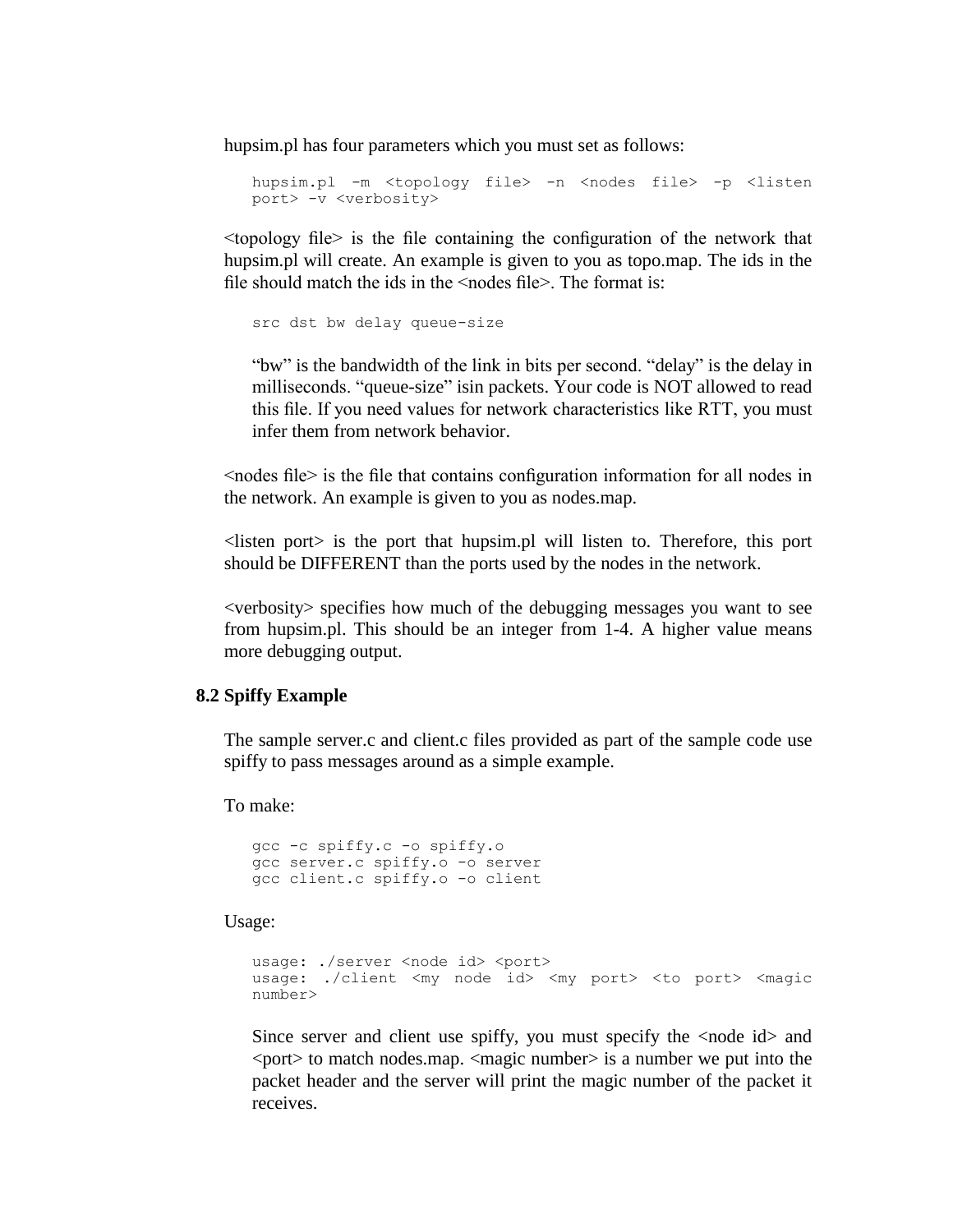Example run:

This example assumes you did not modify the nodes.map or topo.map files that are included as part of the sample code.

```
setenv SPIFFY_ROUTER 127.0.0.1:12345
./hupsim.pl -m topo.map -n nodes.map -p 12345 -v 0 &
./server 1 48001 &
./client 2 48002 48001 123
```
The client will print

Sent MAGIC: 123

and the server will print

MAGIC: 123

## **9. Sample Code Details:**

The sample code provided for this project includes:

- hupsim.pl This file emulates a network topology using topo.map
- sha.[ch] The SHA-1 hash generator
- input buffer.[ch] Handle user input
- debug.[ch] helpful utilities for debugging output
- bt parse.[ch] utilities for parsing command line arguments
- peer.c A skeleton peer file. Handles some of the setup and processing
- nodes.map provides the list of peers in the network
- topo.map the hidden network topology used by hupsim.pl. This should be interpreted only by the hupsim.pl, your project code should not read this file. You may need to modify this file when using hupsim.pl to test the congestion avoidance part of your program.
- make-chunks program to create new chunk files given an input file that contains chunk-id, hash pairs, useful for creating more larger file download scenarios.

You can leverage all of part of the sample code provided to implement your project.

## **10. Example:**

The following example run assumes the use of the various files in the sample code provided. However you do not have to use any of the sample code and the example run below is only provided for illustrative purpose.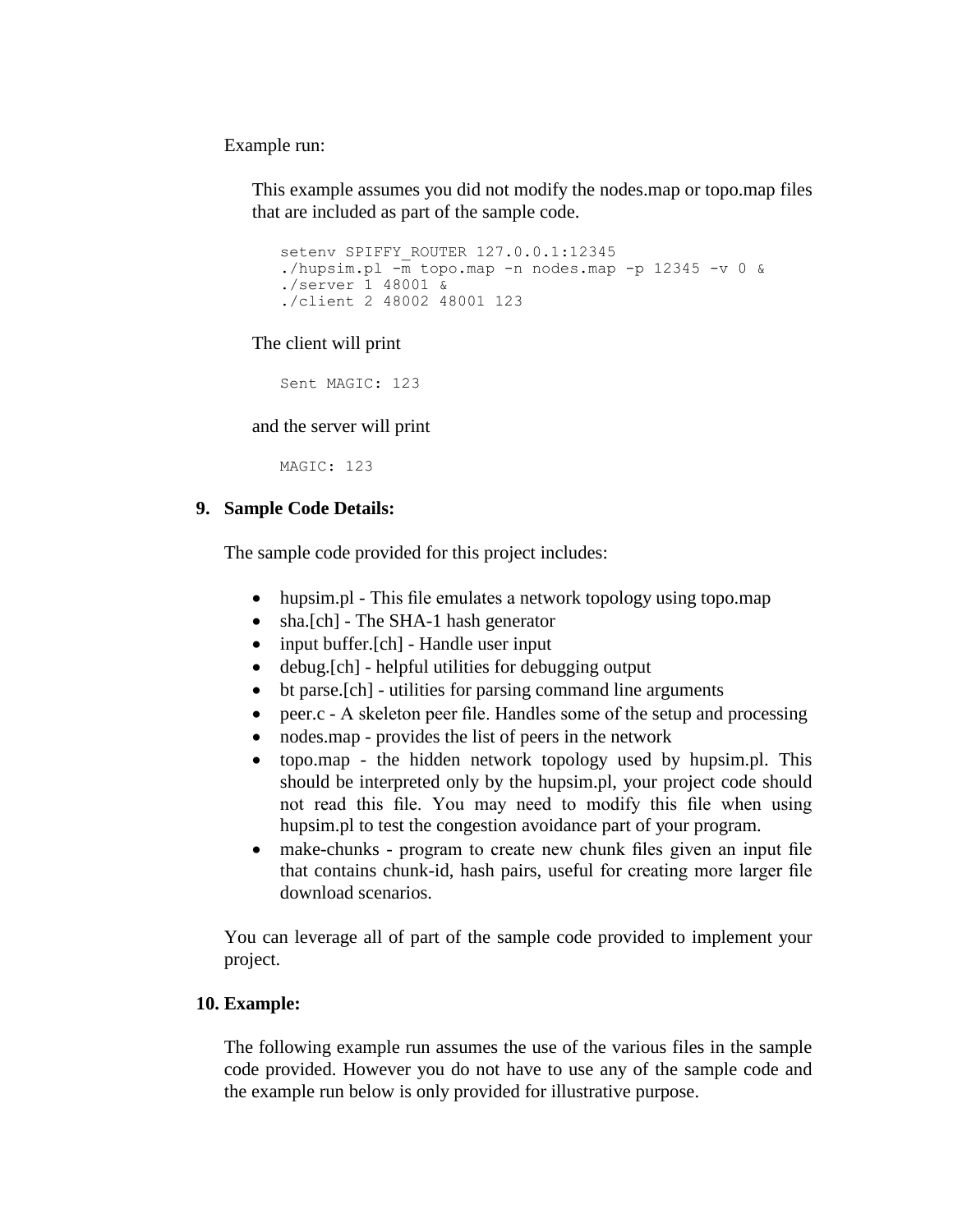Assume that you have two images A.gif and B.gif you want to share. These two files are available in the 'example' subdirectory of the sample code provided for the project. We strongly suggest that you walk through these steps as you read them in order to get a better understanding of what each file should contain (note that the hash values mentioned in this document are not the actual hash values, to improve readability).

First, create two files whose sizes are multiple of 512K, using:

```
tar cf - A.gif | dd of=/tmp/A.tar bs=512K conv=sync count=2
tar cf - B.gif | dd of=/tmp/B.tar bs=512K conv=sync count=2
```
With padding, A.tar and B.tar are exactly 1MB big (ie: 2 chunks long).

Let's run two nodes, one on port 1111 and one on port 2222

Suppose that the SHA-1 hash of the first 512KB of A.tar is 0xDE and the second 512KB is 0xAD. Similarly, for B.tar the 0-512KB chunk hash is 0x15 and the 512KB-1MB chunk hash is 0x441.

First, do the following:

```
cat /tmp/A.tar /tmp/B.tar > /tmp/C.tar
make-chunks /tmp/C.tar > /tmp/C.chunks
make-chunks /tmp/A.tar > /tmp/A.chunks
make-chunks /tmp/B.tar > /tmp/B.chunks
```
This will create the master data file at /tmp/C.tar. The contents of C.chunks will be:

0 00000000000000000000000000000000000000de

1 00000000000000000000000000000000000000ad

2 0000000000000000000000000000000000000015

3 0000000000000000000000000000000000000441

Recall that ids are in decimal format, while the hash is in hexadecimal. The contents of A.chunks will be:

0 00000000000000000000000000000000000000de

1 00000000000000000000000000000000000000ad

The contents of B.chunks will be:

- 0 0000000000000000000000000000000000000015
- 1 0000000000000000000000000000000000000441

Next, edit the C.chunks file to add two lines and save this as C.masterchunks:

File: /tmp/C.tar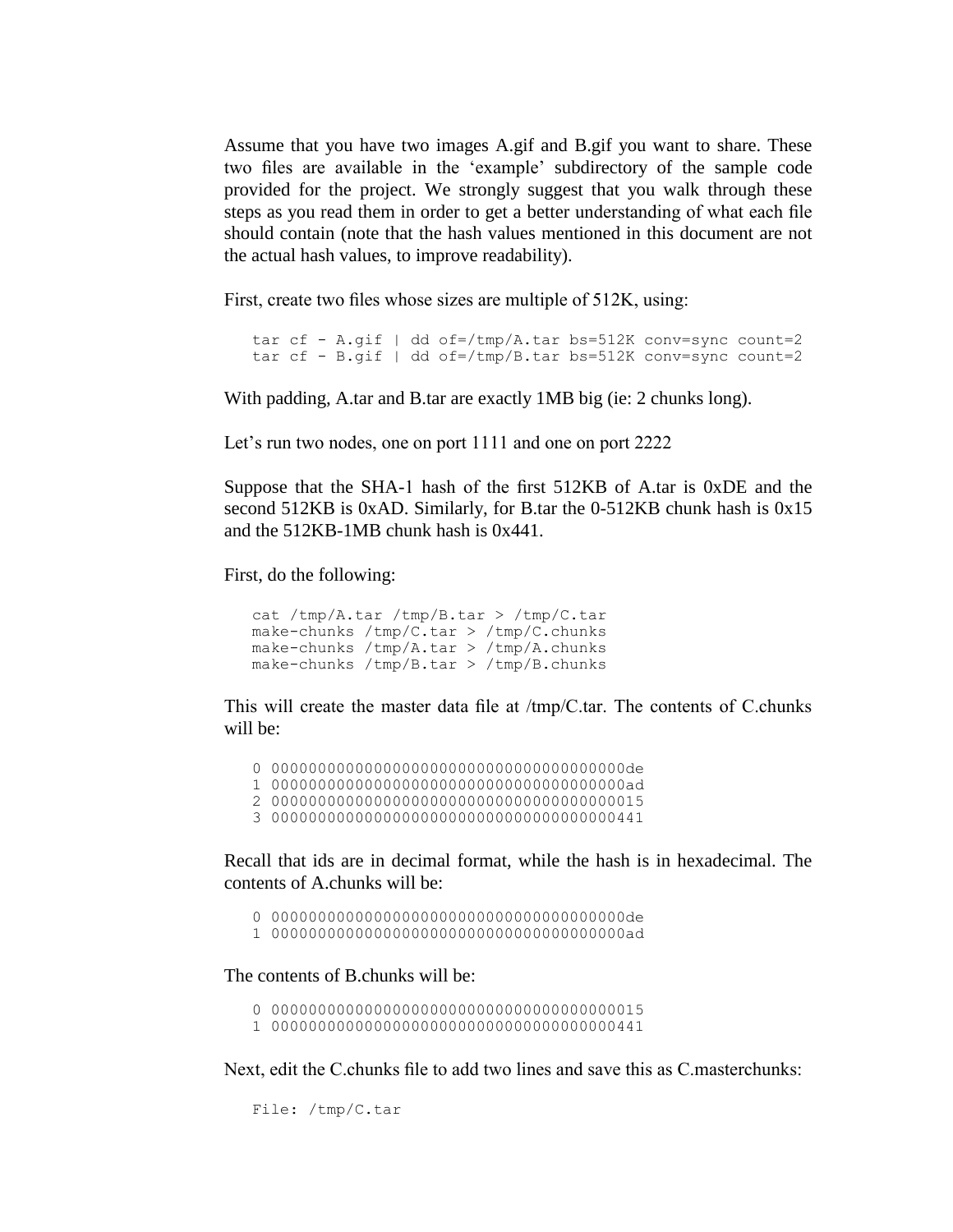#### Chunks:

|--|--|

- 1 00000000000000000000000000000000000000ad
- 2 0000000000000000000000000000000000000015
- 3 0000000000000000000000000000000000000441

Next create a peer file called /tmp/nodes.map It should contain

1 127.0.0.1 1111 2 127.0.0.1 2222

Finally, you need to create files that describe the initial content of each node. Let node 1 have all of file A.tar and none of file B.tar. Let node 2 have all of file B.tar and none of A.tar.

Create a file /tmp/A.haschunks whose contents are:

0 00000000000000000000000000000000000000de

1 00000000000000000000000000000000000000ad

Create a file /tmp/B.haschunks whose contents are:

2 0000000000000000000000000000000000000015 3 0000000000000000000000000000000000000441

Note that the ids in the above two files are obtained from C.masterchunks, which in turn refers to the offset in the master data file.

Now, to run node 1, type:

```
peer -p /tmp/nodes.map -c /tmp/A.haschunks -f 
/tmp/C.masterchunks -m 4 -i 1
```
and to run node 2, type (possibly from a different terminal):

```
peer -p /tmp/nodes.map -c /tmp/B.haschunks -f 
/tmp/C.masterchunks -m 4 -i 2
```
After the peer for node 1 starts, you can type GET /tmp/B.chunks /tmp/newB.tar. This command tells your peer to fetch all chunks listed in /tmp/B.chunks and save the downloaded data chunks to the file /tmp/newB.tar ordered by the id values in /tmp/B.chunks.

Here is an example of what your code should do (note that messages are displayed here in plain text, but the actual packet content will be binary): Node 1 should send a ''WHOHAS 2 0000...015 0000..00441'' (for the 2 chunks that are named 00...15 and 00.441) to all the peers in nodes.map. It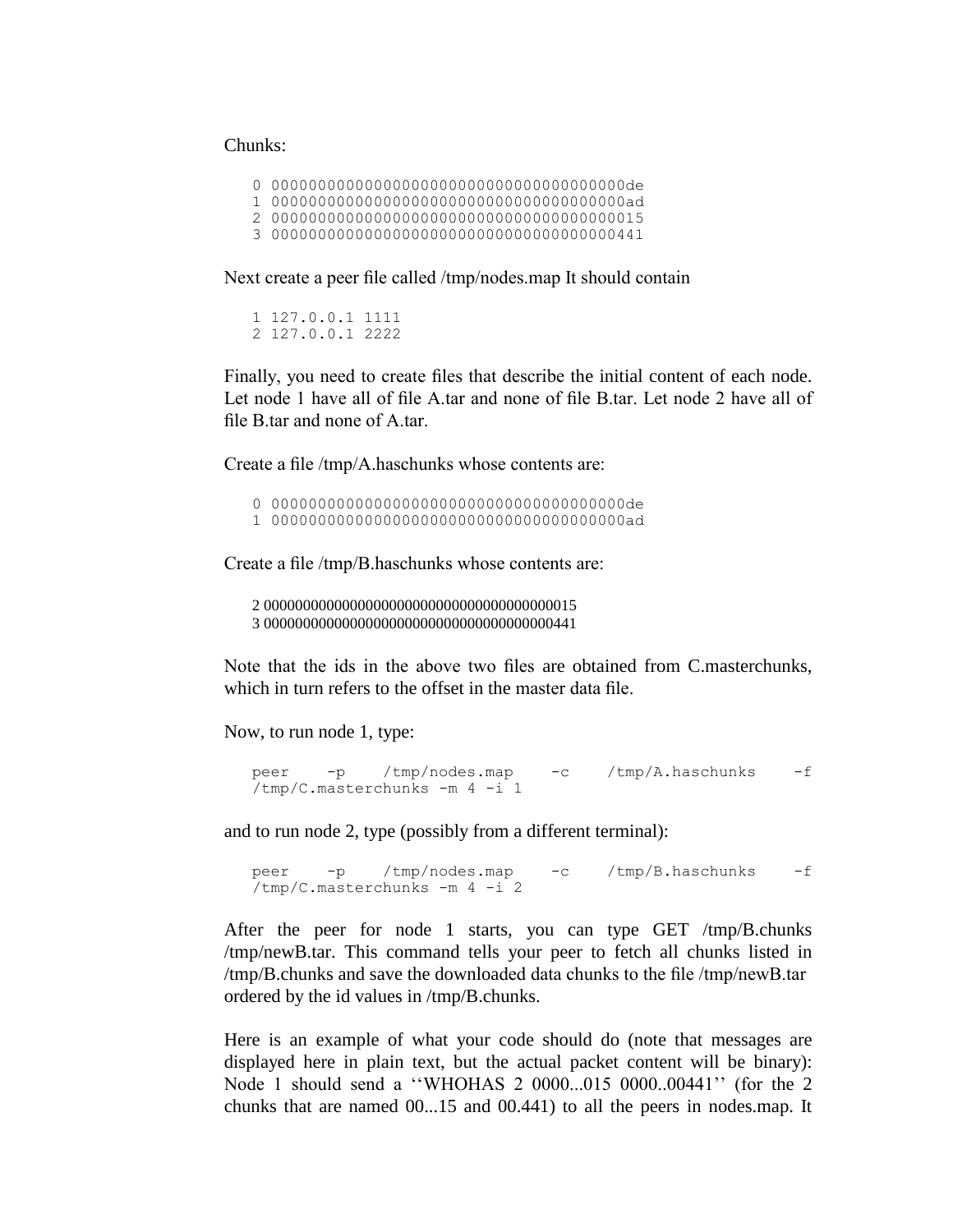will get one IHAVE reply from node 2 that has "IHAVE 2 0000...015 0000..00441''. Node 1 should then send a message to Node 2 saying ''GET 0000...015''. Node 2 starts sending Data packets as limited by flow/congestion control and Node 1.

# **11. Evaluation:**

This project is worth 100 points. You will be graded on both the completeness and accuracy of your program, as follows:

- Basic functionality [10 points]: Having basic functionality implemented for retrieval via the stop-and-wait method.
- Search for and reliably retrieve files [30 points]: the peer program should be able to search for chunks and request them from the remote peers. We will test if the output file is exactly the same as the file peers are sharing. Note, in addition to implementing WHOHAS, IHAVE, and GET, this section requires reliability to handle packet loss.
- Basic congestion control [15 points]: The peer should be able to do the basic congestion control by implementing the basic "Slow Start" and "Congestion Avoidance" functionality for common cases.
- Support and Utilize Concurrent Transfers [15 points]: The peer should be able to send and retrieve content from more than one node simultaneously (note: this does not imply threads!). Your peers should simultaneously take advantage of all nodes that have useful data, instead of simply downloading a chunk from one host at a time.
- Congestion control corner cases [15 points]: The congestion control should be robust. It must handle issues like lost ACKs, multiple losses, out of order packets, etc. Additionally, it should have Fast Retransmit. Your code will be stress tested and evaluated against tricky corner cases.
- Robustness: [10 points]:

1. Peer crashes: Your implementation should be robust to crashing peers, and should attempt to download interrupted chunks from other peers. 2. General robustness: Your peer should be resilient to peers that send corrupt data, etc. Note: While robustness is important, do not spend so much time worrying about corner cases that you do not complete the main functionality!

 $\bullet$  Style [5 points]:

1. Coding Style: Well-structured, well documented, clean code, with well defined interfaces between components. Appropriate use of comments, clearly identified variables, constants, function names, etc.

- 2. Assignment Layout:
	- o Assignment is neatly assembled on 8 1/2 by 11 paper
	- o Cover page with your name (last name first followed by a comma then first name), username and section number with a signed statement of independent effort is included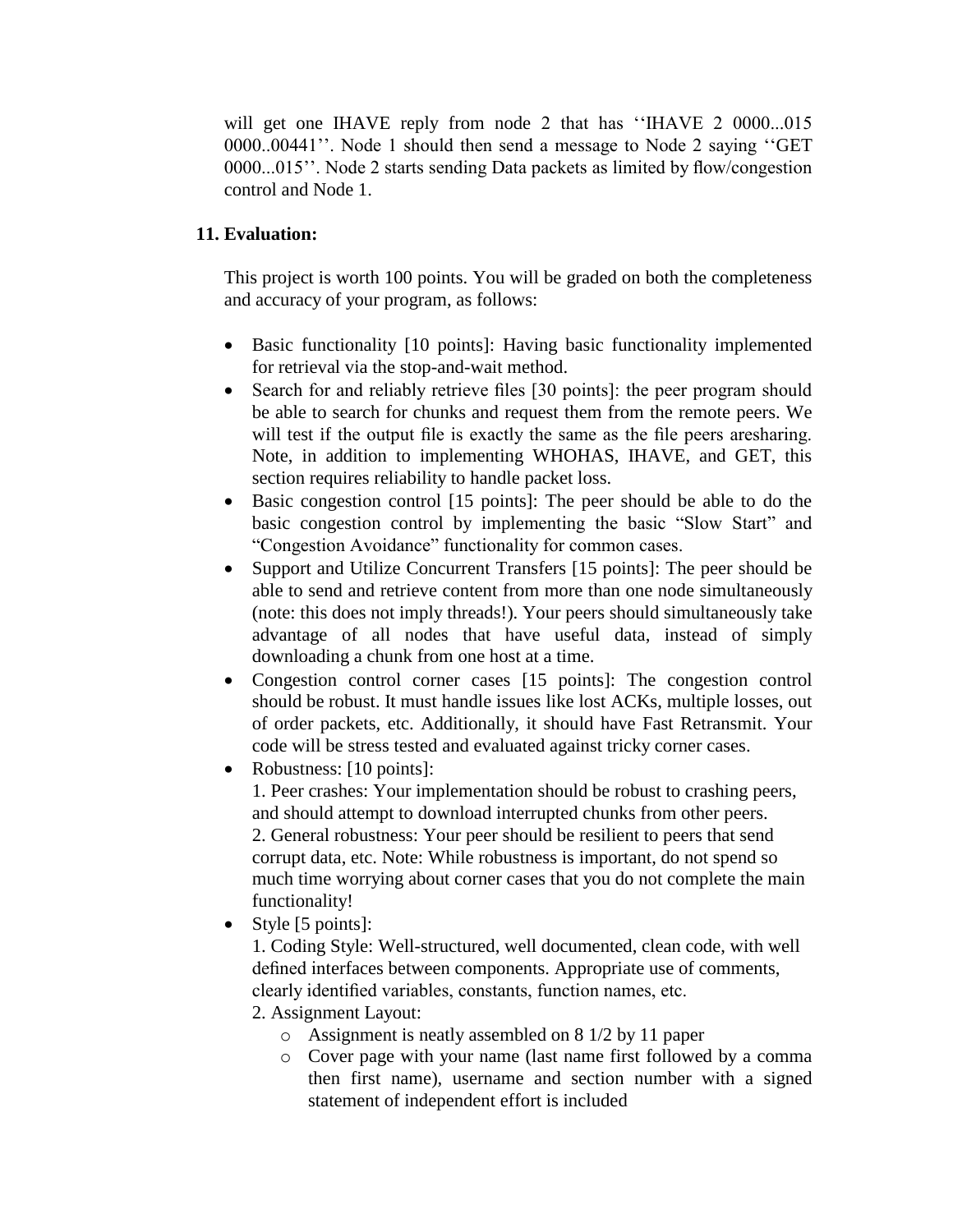- o Program and documentation submitted for Assignment #10 are satisfactory
- o File name is correct.

Notice that many of the points are for basic file transmission functionality and simple congestion control. Make sure these work well before moving to more advanced functionality or worrying about corner-cases.

## **12. What to Submit**

- a. All of your source code files.
- b. tests.txt/doc file containing a brief description of your testing methods for the transport protocol
- c. replay.test a file containing bytes that could be sent to a peer
- d. replay.out a file containing the bytes that the peer would respond with
- e. vulnerabilities.txt/doc file identifying at least one vulnerability in your current implementation
- f. readme.txt: file containing a thorough description of your design and implementation. Please note that **all** code that you do not freshly write for this assignment must be clearly documented in this readme.txt file. The readme file must also clearly identify the name of the class that contains the main() method or program starting point.
- g. Report document that describes your project briefly, explains your design, outlines some of the implementation details, and provides as assessment of what went well and not so well in your project.

Submissions that are incomplete or will not compile, link, or run according to your instructions will be returned to you and you will have to re-submit and accept an incomplete in the course and a loss of one half letter grade when you resubmit. No resubmitted assignment will be accepted after December 21, 2013.

## **13. Email your project solution to the Grader and copy the Instructor.**

## VI. Deliverables

1. Electronic:

Your project submission archive file must be emailed to the grader. The file must be created and sent by the deadline. After the deadline, the project is late. The email clock is the official clock.

Your project submission archive file should contain the report file as well as your program source code packaged as a .jar file or as an equivalent binary file if you are not using Java. The various files mentioned in section 12 b-f should be placed in the .jar file in a separate directory called "project documentation"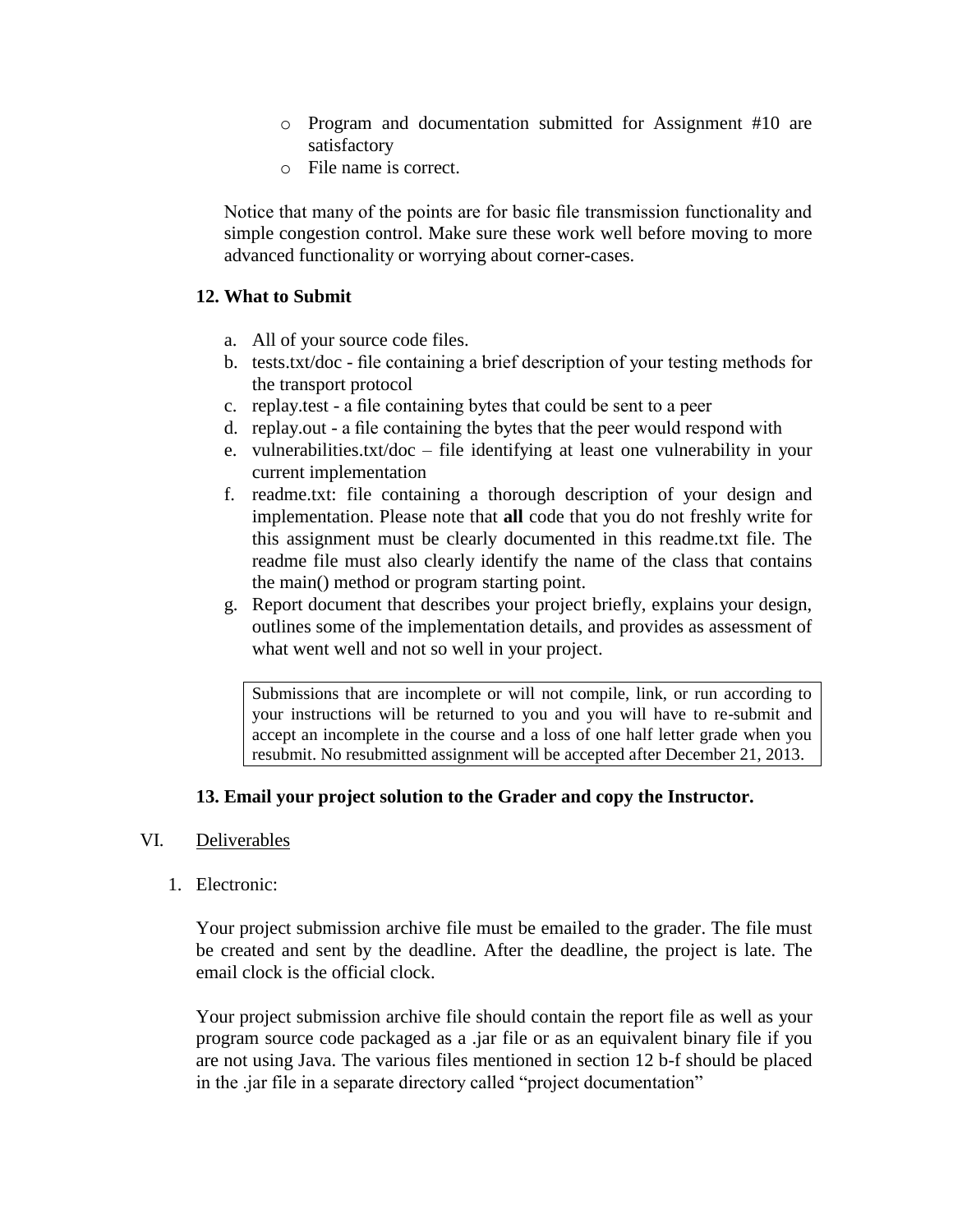For Java users, to create the .jar file containing your Java source code (please do not include the class files), change your working directory to the directory where your Java files are located and execute the command:

#### jar cvf DCN-Fall2013-FinalProject-**xxx**.jar \*.java

#### where **xxx** is **YOUR FULL STUDENT ID.**

Include the jar file in your project zip file and send the zip file as an email attachment to the grader.

You may send questions to the class mailing list ONLY.

2. Written:

Printout of your project report.

The cover page supplied on the next page must be the first page of your project report. Please fill in the blank area for each field.

## **NOTE:**

#### **The sequence of the report submission is:**

- **1. Cover sheet**
- **2. Assignment Answer Sheet(s)**
- VII. Sample Cover Sheet: